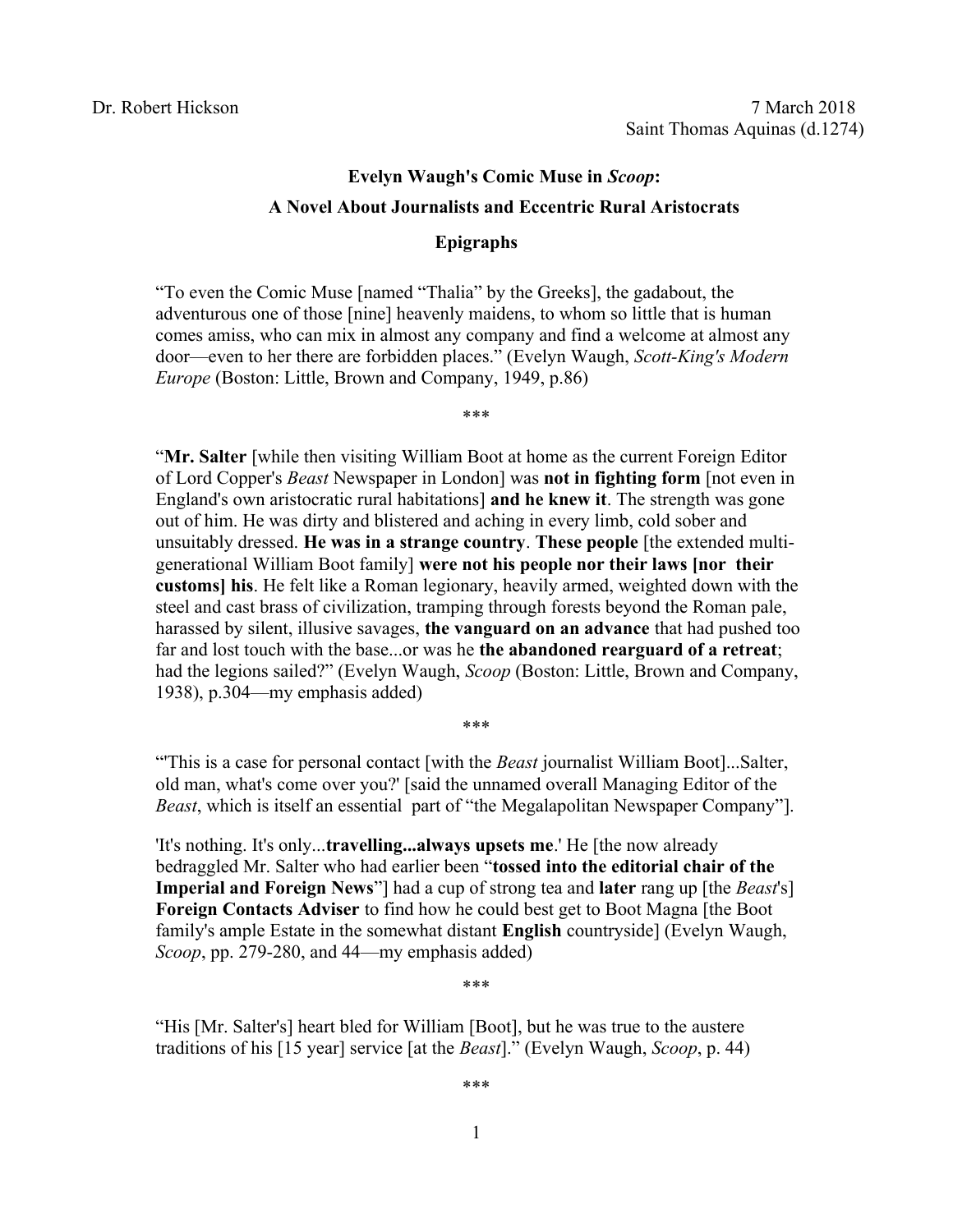Two years before he was to die in early April of 1966 on Easter Sunday after Mass, Evelyn Waugh wrote a new Preface to his pre-War [1](#page-1-0)938 novel, *Scoop*.<sup>1</sup> In that brief 1964 Preface and retrospect, he recalls the atmosphere and forebodings of that time leading up to World War II:

This light-hearted tale was the fruit of a time of general anxiety and distress but, for its author, one of peculiar personal happiness.

Its early editions bore the subtitle: "A novel about journalists." This now seems superfluous. Foreign correspondents, at the time this story was written, enjoyed an unprecedented and undeserved fame. Other minor themes, then topical [in 1937- 1938], are out of date [now in 1964], in particular the "ideological war," although some parallels to it might still be found in the Far East [*e.g*., in Vietnam and Laos].

At the time of writing public interest had just been **diverted from Abyssinia** [the Second Italo-Ethiopian War, 3 October 1935-5 May 1936] **to Spain** [then already in its 1936-1939 Civil War]. **I tried to arrange a combination of these two wars**. Of the later [sic—instead of "latter"] I knew nothing at first hand. In Abyssinia I had served as the foreign correspondent of an English daily newspaper [from late 1935 to early 1936]. **I had no talent for this work but I joyfully studied the eccentricities and excesses of my colleagues**. The geographical position of [the fictional] Ishmaelia, though not its political constitution, is identical with that of Abyssinia and the description of life among the journalists in Jacksonburg [the fictional capital city of Ishmaelia] is very close to Addis Ababa in 1935.

The most anachronistic part is **the domestic scene of Boot Magna**. There are [still] today [in 1964] **pale ghosts** of Lord Copper, Lady Metroland and Mrs. Stitch. **Nothing survives of the Boots**. Younger readers must accept my assurance that such people and their servants did exist quite lately [as of 1964] and are not pure fantasy. (The 1964 Chapman & Hall Edition of *Scoop*, page 9, *Preface*—my emphasis added)

Such candid words are a worthy introduction and framing for the especially comic presentation of one extended passage from *Scoop*, a passage which is to be found and savored near the end of the novel. This very passage will also provide the main focus of this appreciative essay, which proposes thereby even to enhance our own warm-hearted and generous comic sensibilities.

Let us now closely consider Evelyn Waugh's sympathetic and richly comic presentation of Mr. Salter's visit to the English countryside with the intent to invite William Boot to a banquet in London, after first proposing and achieving, if possible, a new *Beast* contract with the all-too-reluctant Boot.

Waugh's 1938 satirical novel, *Scoop*,<sup>[2](#page-1-1)</sup> will also show the reader some brilliant interventions of

<span id="page-1-0"></span><sup>1</sup> Evelyn Waugh, *Scoop* (London: Chapman & Hall, 1964), p. 9 (Preface)—"A New Edition: First Published in 1938"). Evelyn Waugh died in England on 10 April 1966.

<span id="page-1-1"></span><sup>2</sup> Evelyn Waugh, *Scoop* (Boston: Little, Brown and Company, 1938), 321 pages. Waugh's novel is dedicated "For Laura,"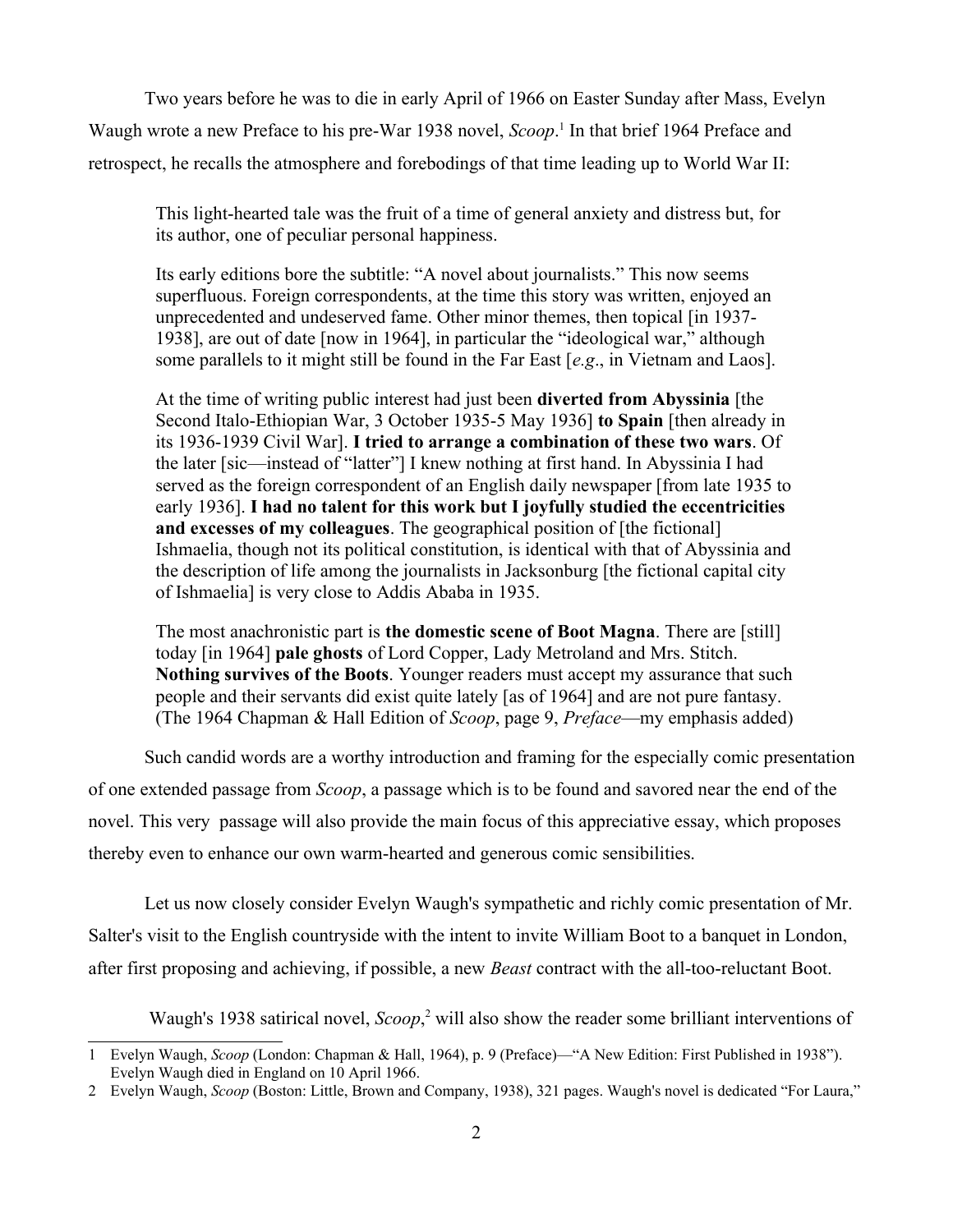*Thalia*, the Comic Muse herself, as was later also to be achieved in his 1945 novel, *Brideshead Revisited*, for example in the depiction of Charles Ryder's hesitant visit with his own learned (and quite eccentric) father at home.<sup>[3](#page-2-0)</sup> When we know that *Scoop'*s protagonist, William Boot, and the Imperial and Foreign Editor of the *Beast*, Mr. Salter, are both sympathetic, sometimes pathetic characters — and often very innocent — we may then even better savor Waugh's comic depictions of them when they are together. Indeed, for the full effects of his artistry, Waugh's whole narrative and its interspersed dialogues should be read aloud, as in the case of Book One, Chapter Three, of *Brideshead Revisted*. It is my intent to convey a little of the nuanced comedy as it was first deftly presented on the written page.

We now meet the slightly haughty (or somewhat condescending) Mr. Salter — with his bowler hat and umbrella — on the train *en route* to the journalist William Boot's home estate, Boot Magna, which was to be found somewhere in the distant Somerset countryside southwest of London:<sup>[4](#page-2-1)</sup>

That evening, sometime after the advertised hour [6:00 P.M.], Mr. Salter alighted at Boot Magna Halt. An hour earlier, at Taunton [in Somerset, England], he had left the express [from London], and changed into a train such as he did not know existed outside the imagination of his Balkan correspondents; a single tram-like, one-class coach, which had pottered in a desultory fashion through a system of narrow, underpopulated valleys. It had stopped eight times, and at every station there had been a bustle of passengers succeeded by a long silent pause, before it started again; men had entered who, instead of slinking and shuffling and wriggling themselves into corners and decently screening themselves behind newspapers, as civilized people should when they travelled by train, had sat down squarely quite close to Mr. Salter, rested their hands on their knees, stared at him fixedly and uncritically and suddenly addressed him on the subject of the weather in barely intelligible accents; there had been very old, unhygenic men and women, such as you never saw in the Underground [in London], who ought long ago to have been put away in some public institution; there had been women carrying a multitude of atrocious little baskets and parcels which they piled on the seats; one of them had put a hamper containing a live turkey under Mr. Salter's feet. It had been a horrible journey. (284-285)

And things will now get worse for him.

his wife, the former Laura Herbert. They were married on 17 April 1937. Indeed, 1937-1938 was an especially joyful and grateful time of his life. Thus, in his 1964 Preface to the novel, Waugh could refer to *Scoop* as a "light-hearted tale."

<span id="page-2-0"></span><sup>3</sup> Evelyn Waugh, *Brideshead Revisited* (New York: Penguin Books, 1945 and 1959), 331 pages. See especially Book One ("*Et in Arcadia Ego*"), Chapter Three ("My Father at Home"), pages 60-70. Charles Ryder's entire visit home should be read aloud—for the visit is not only diversely and expressively **comic**, but at times it also full of **sad pathos**, too, especially in the remote relationship of a Widower Father and his only Son. That combination of Comedy and Pathos is, I believe, Waugh's special genius.

<span id="page-2-1"></span><sup>4</sup> All further pages references will be to the 1938 edition, as published in Boston by Little, Brown and Company. The page references, especially from pages 285-310, will be placed above in the main body of the essay, and within parentheses.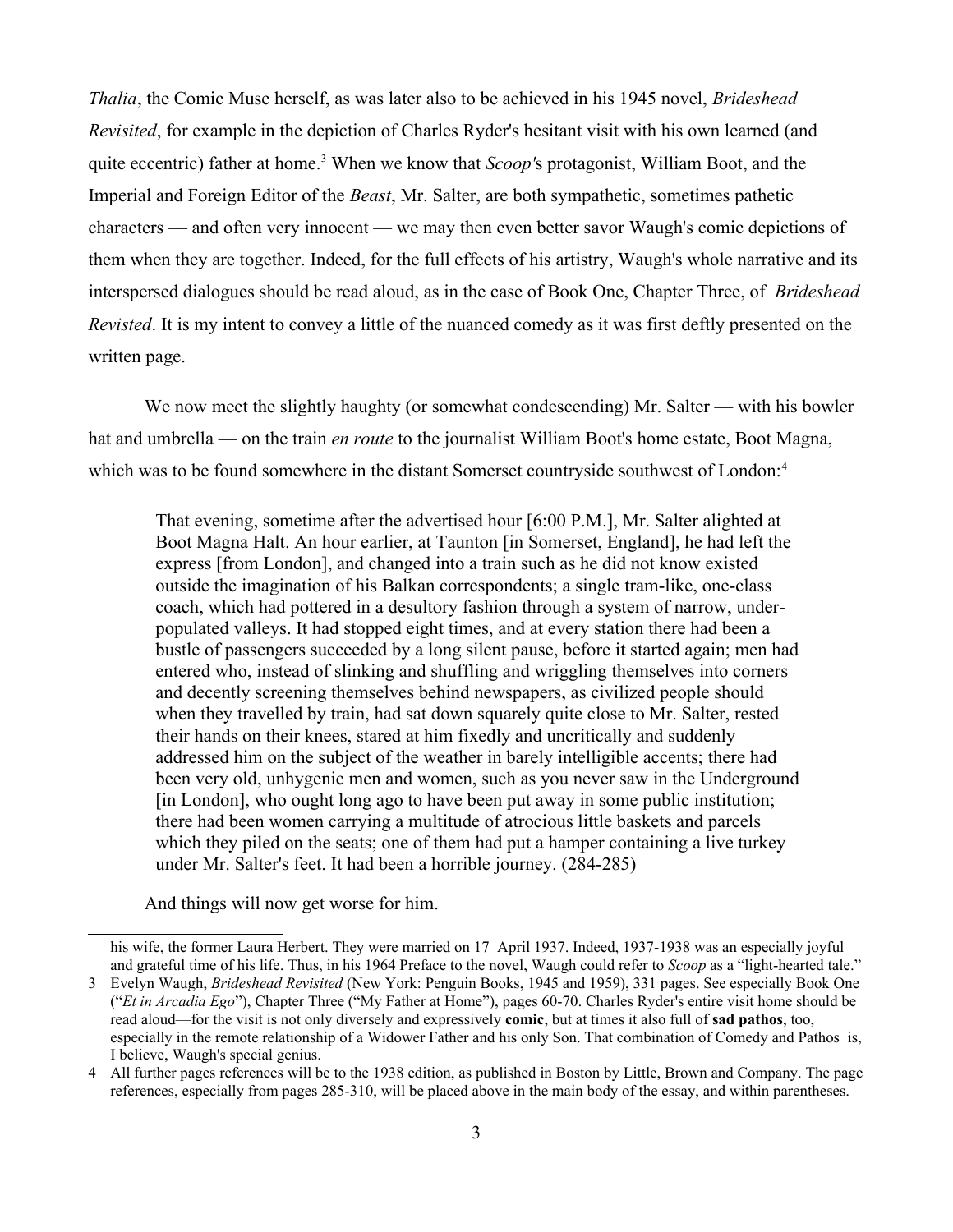We return now to a description of his hope-filled arrival at the station of "Boot Magna Halt":

At last, with relief, Mr. Salter alighted. He lifted his suitcase from **among the sinister bundles on the rack** and carried it to the centre of the platform. There was no one else for boot Magna. Mr. Salter had hoped to find William [Boot] waiting to meet him, but the little station was empty except for a single porter who was leaning against the cab of the engine [of the train] engaged in a kind of mute, telepathic converse with the driver, and **a cretinous native youth** who stood on the farther side of the paling, leant against it and picked at the dry paint-bubbles with a toelike thumb nail. When Mr. Salter looked at him, he **glanced away and grinned wickedly at his boots**.

**The train observed its customary two minutes' silence and then steamed slowly away**. The porter shuffled across the line and disappeared into a hut labelled "Lamps." Mr. Salter turned towards the palings; the youth was still leaning there, gazing; **his eye dropped; he grinned**. Three times, shuttlecock fashion, they alternatively glanced up and down **till Mr. Salter with urban impatience tired of the flirtation** and spoke up. (285—my emphasis added)

Now comes a protracted exchange of dialogue, part of it in the hardly intelligible local dialect. Mr. Salter first said: "I say....Do you happen to know whether Mr. Boot has sent a car for me?" (285- 286) After hearing some monosyllabic grunt-like and unintelligible replies from the youth — such as "Ur" and "Noa. She've [William's sister, Priscilla, a horsewoman, has] a taken of the horse" — Mr. Salter speaks in reply in somewhat more lucid English prose:

"I'm afraid your misunderstand me." Mr. Salter's voice [now] sounded curiously flutey and querulous in contrast to the deep tones of the moron. "I'm coming to visit Mr. Boot. I wonder if he had sent a motor-car for me."

"He've a sent me." [*i.e*., "He has sent me," said the deep-toned youth.] (286)

The exchange gradually reveals that Priscilla took her horse over to Lady Calicote's estate with the Boot family's car and trailer. The youth has therefore come to retrieve Mr. Salter with a truck partly also because Mr. Boot was still at home playing cards with his formidable and domineering, bedridden Aunt!

Moreover, Mr. Salter soon discovers that he is to ride (with his suitcase) to Boot Magna in the back of a slag-filled lorry — the Boot family's Farm Truck! The youth was to be the driver, but he was a largely disqualified "beginning driver" who needed to have a companion (Bert Tylor) with a certified license, although Bert was, admittedly, almost blind himself. (At first, when Mr. Salter heard from the youth — "So you'm to ride along of we" — he said "Ride?" and, then, "A hideous vision rose before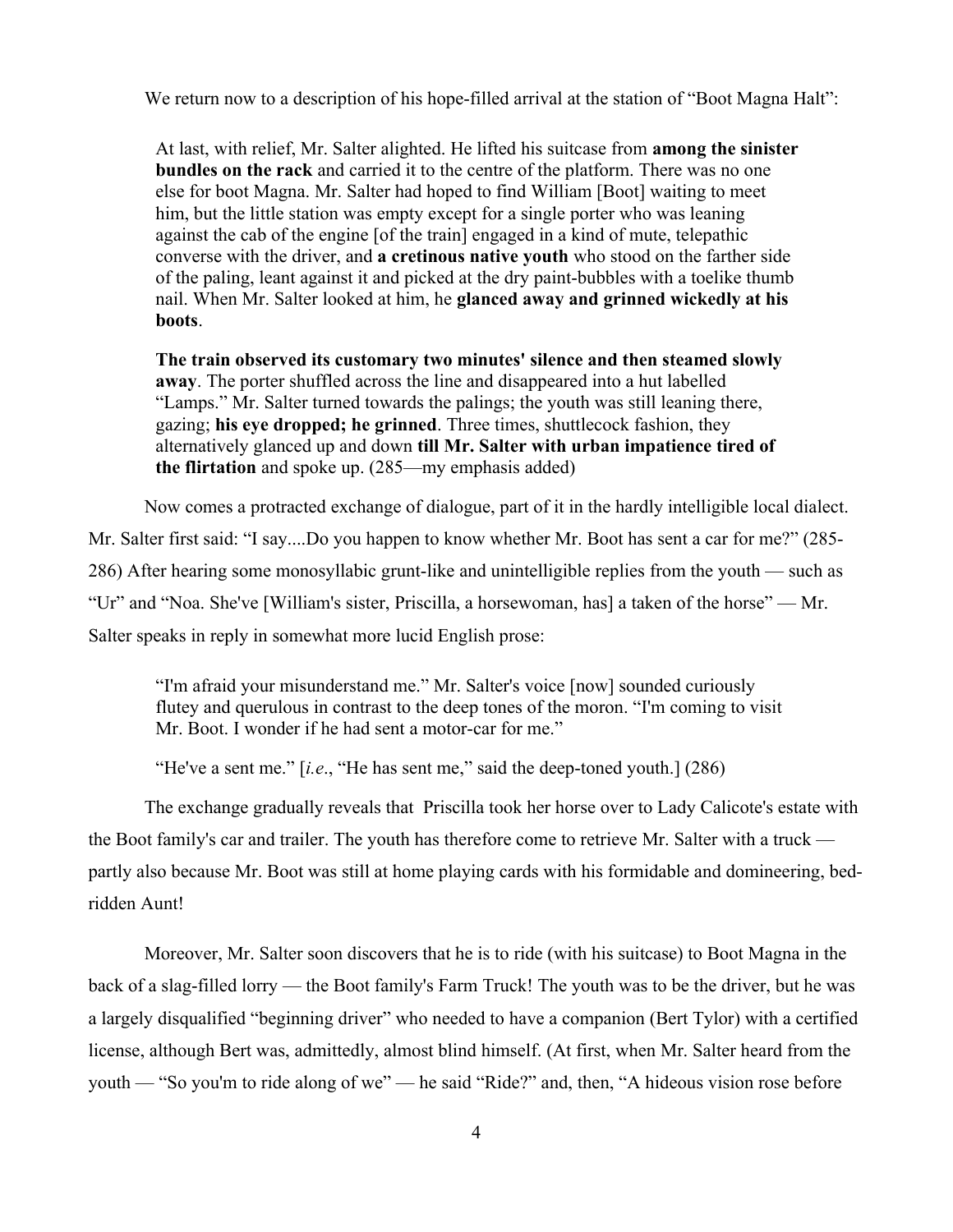Mr. Salter," for he seems to have thought he would now even have to travel on horseback to Boot Magna. (286-287)

Mr. Salter was **suffused with relief**. "You mean that you have some kind of **vehicle** outside full of slag?"

"Ur."

Mr. Salter descended the steps [of the station] into the yard where, out of sight from the platform, **an open lorry** was standing; an old man **next to** the driving seat touched his cap; the truck was loaded high with sacks [and slag]; bonnet and back [of the lorry] bore **battered learner plates**. The youth took Mr. Salter's suitcase and **heaved it up among the slag**. "You'm to ride behind [in the truck], " he said. (286- 287)....

"Bert Tyler have to ride along[side] of me, for **because of the testers**....Police don't allow me to drive except along of Bert Tyler. Bert Tyler he've a-had a license for twenty years. There wasn't no testers for Bert Tyler. But police they took and tested I over to Taunton."

"And you failed?"

A great grin spread over the young man's face. "I busted tester's leg for he," he said proudly. "**Ran he bang into the wall going a fair lick**."

"Oh, dear. Wouldn't it be better for your friend Tyler to drive us?"

"**Noa. He can't see for to drive**, Bert Tyler can't. Don't e be **afeared**. I can see right. It be the corners do for I."

"And are there many corners between here and the house?"

"Tidy few."

**Mr. Salter**, who had had his foot on the hub of the wheel preparatory to mounting, **now drew back. His nerve, never strong, had been severely tried that afternoon; now it failed him**.

"I'll walk, " he said. "How far is it?"

"Well, it's all according as you know the way. We do call it **three mile over the fields**. It's a tidy step by the road."

"Perhaps you'll be good enough **to show me the field path**."

"**Tain't exactly what you could call a path**. E just keeps straight."

"Well I daresay I shall find it." (286-288—my emphasis added)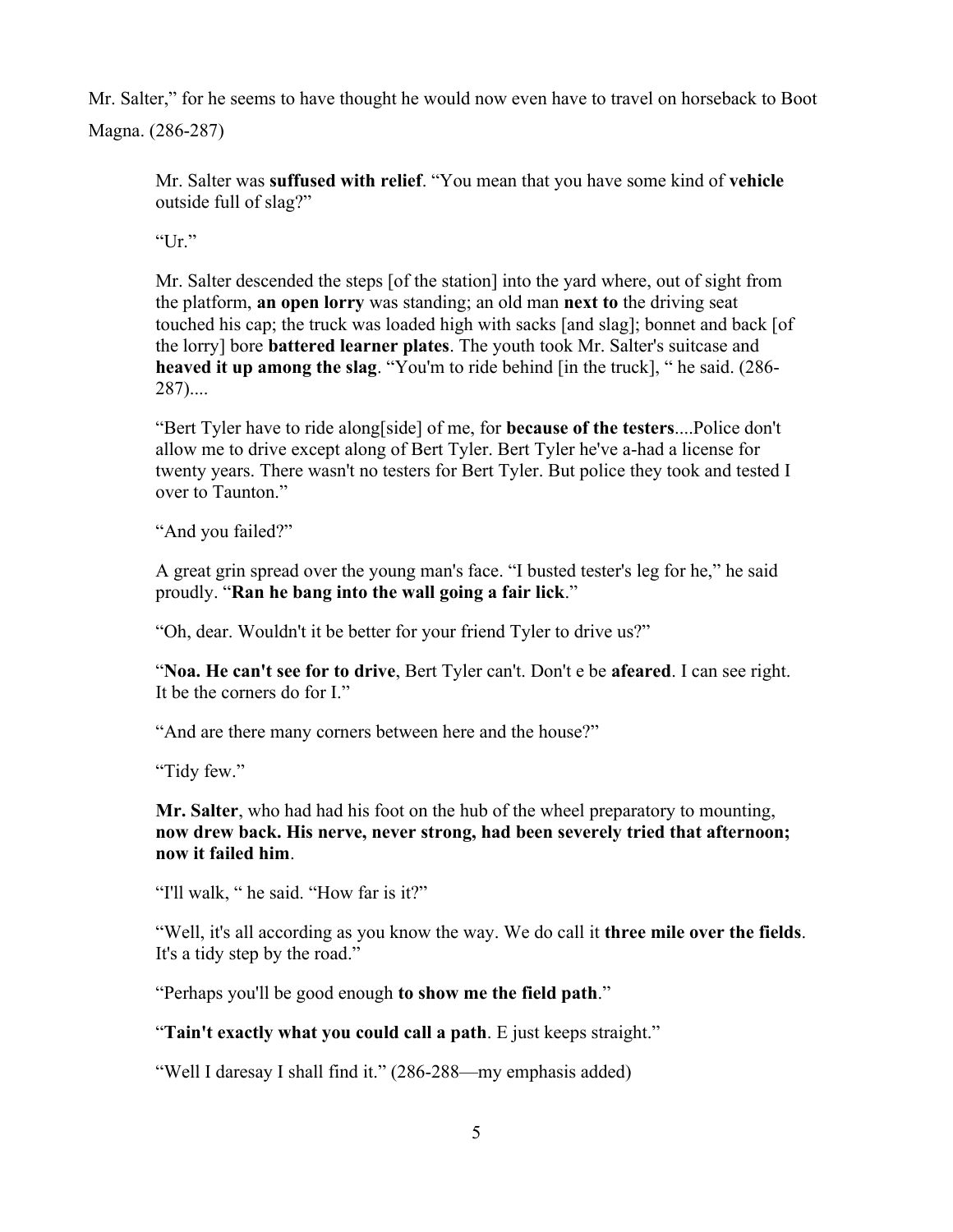Although Mr. Salter asked the youth if he would, if possible, tell William Boot that he (Salter) "wanted a little exercise after the journey," (288) but the youth did not take that simple request well:

The **learner-driver** looked at Mr. Salter with undisguised disgust. "I'll tell e as you were **afeared to ride along of me and Bert Tyler**," he said.

Mr. Salter stepped back into the station porch **to avoid the dust as the lorry drove away**. It was well he did so, for as he mounted the incline, the driver [the "learnerdriver"] **mistakenly changed into reverse** and the machine charged **precipitately** back in its tracks, and came noisily to rest against the wall where Mr. Salter had been standing. The **second** attempt was **more** successful and it [the lorry] reached the lane with no worse damage than a mudguard crushed against the near gatepost.

Then **with rapid, uncertain steps**, Mr. Salter [with bowler hat and umbrella] set out on his walk to the distant house. (288-289—my emphasis added)

After this depiction of Mr. Salter's arrival at the train station and his reasons for setting out afoot (without his luggage) to walk to Boot Magna, Waugh will show us just in what condition Mr. Salter more-or-less then successfully arrived at the Boot mansion:

It was **eight o'clock** when Mr. Salter arrived at the front door. He had covered **a good six miles tacking** from field to field under the setting sun; he had **scrambled** through fences and ditches; in one enormous pasture **a herd of cattle had closed silently in on him** and followed at his heels—the nearest not a yard away—with lowered heads and heavy breath; **Mr. Salter had broken into a run** and they had trotted after him; when he **gained a stile and turned to face them**, they began gently grazing in his tracks; **dogs had flown at him in three farmyards where he had stopped to ask the way and to be misdirected**; at last when **he felt he could go no farther** but must lie down and perish from exposure under the open sky, he had **tumbled** through an **overgrown** stile to find himself in the main road with **the lodge gates** straight ahead; **the last mile up the drive had been the bitterest of all**. (289-290—my emphasis added)

We may well imagine the condition and spirit of Mr. Salter as he walked that final mile up to the entrance of the Boot mansion:

And now he stood under the porch, sweating, blistered, nettle-stung, breathless, parched, dizzy, dead-beat and dishevelled, with his bowler hat in one hand and umbrella in the other, leaning against a stucco pillar waiting for someone to open the door. Nobody came. He pulled again at the bell; there was no answering spring, no echo in the hall beyond. No sound broke the peace of the evening save, in the elms that stood cumbrously on every side, the crying of the rooks and, not unlike it but nearer at hand, directly it seemed over Mr. Salter's head, a strong baritone **decanting irregular snatches of sacred music**. (290—my emphasis added)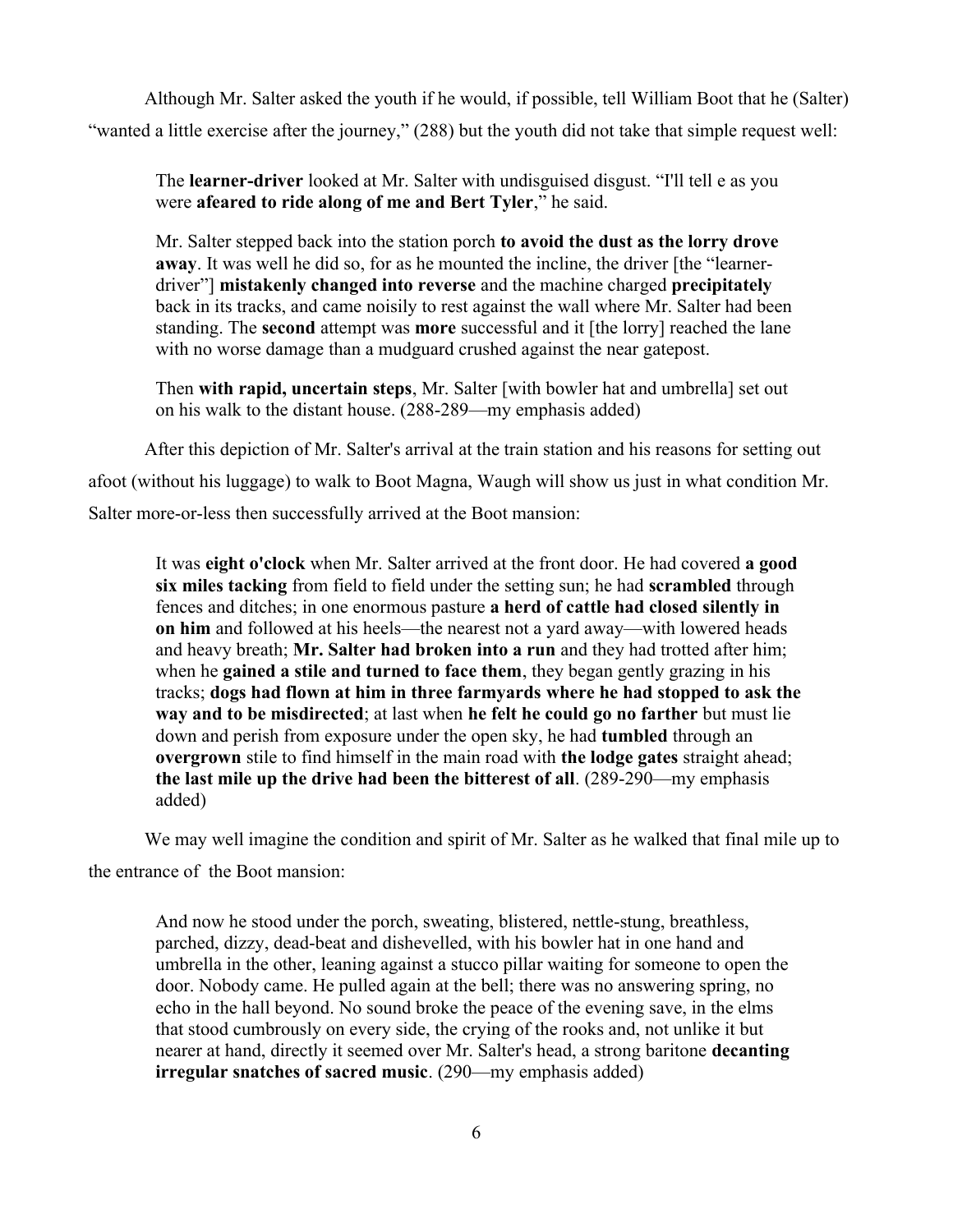Now we are to meet Uncle Theodore, who will later be William Boot's substitute at Lord Copper's banquet in London, which William had resolutely and persistently declined to attend:

"In Thy courts no more are needed, moon by day nor sun by night," sang Uncle Theodore **blithely**, stepping into his evening trousers; he remembered it as a treble solo rising to the dim vaults of the school chapel, **touching the toughest adolescent hearts; he remembered it imperfectly but with deep emotion**.

**Mr. Salter listened, unmoved. In despair he began to pound the front door with his umbrella**. The singing ceased, and the voice in fruity, more prosaic tones demanded: "**What ho, without there?**"

Mr. Salter **hobbled down** the steps of the porch and saw framed in the ivy of the firstfloor window, a ruddy, Hannoverian face and plump, bare torso. "Good evening," he said politely.

"Good evening." **Uncle Theodore leaned out as far as he safely could and stared at Mr. Salter through a monocle**.... "No doubt you are the friend my nephew William is expecting."

"Yes...I've been **ringing** the bell."

"It sounded to me," said Uncle Theodore severely, "**as though you were hammering the door with a stick**."

"Yes, I was. You see..."

"**You'll be late for dinner, you know, if you stand out there kicking up a rumpus**. And so shall I if I stay talking to you. We will meet again shortly in more conventional circumstances. For the moment—*a riverderci*." (290-291—my emphasis added)

While still impatiently awaiting Uncle Theodore's possible opening of the front door, he

decided to take another initiative:

Mr. Salter tried the handle of the door. It opened easily. **Never in his life had he made his own way into anyone else's house**. Now he did so and found himself in a lobby **cluttered** with implements of sport, overcoats, rugs, a bicycle or two and a stuffed bear. Beyond it, glass doors led into the hall....**Quite near the glass doors stood a little armchair where no one ever sat; there Mr. Salter sank** and there he was found twenty minutes later by William's mother. **His last action before he lapsed into coma had been to remove his shoes**. (291-292—my emphasis added)

After "Mrs. Boot [William's mother] surveyed the figure with some distaste," she called James, one of their servants and said to him: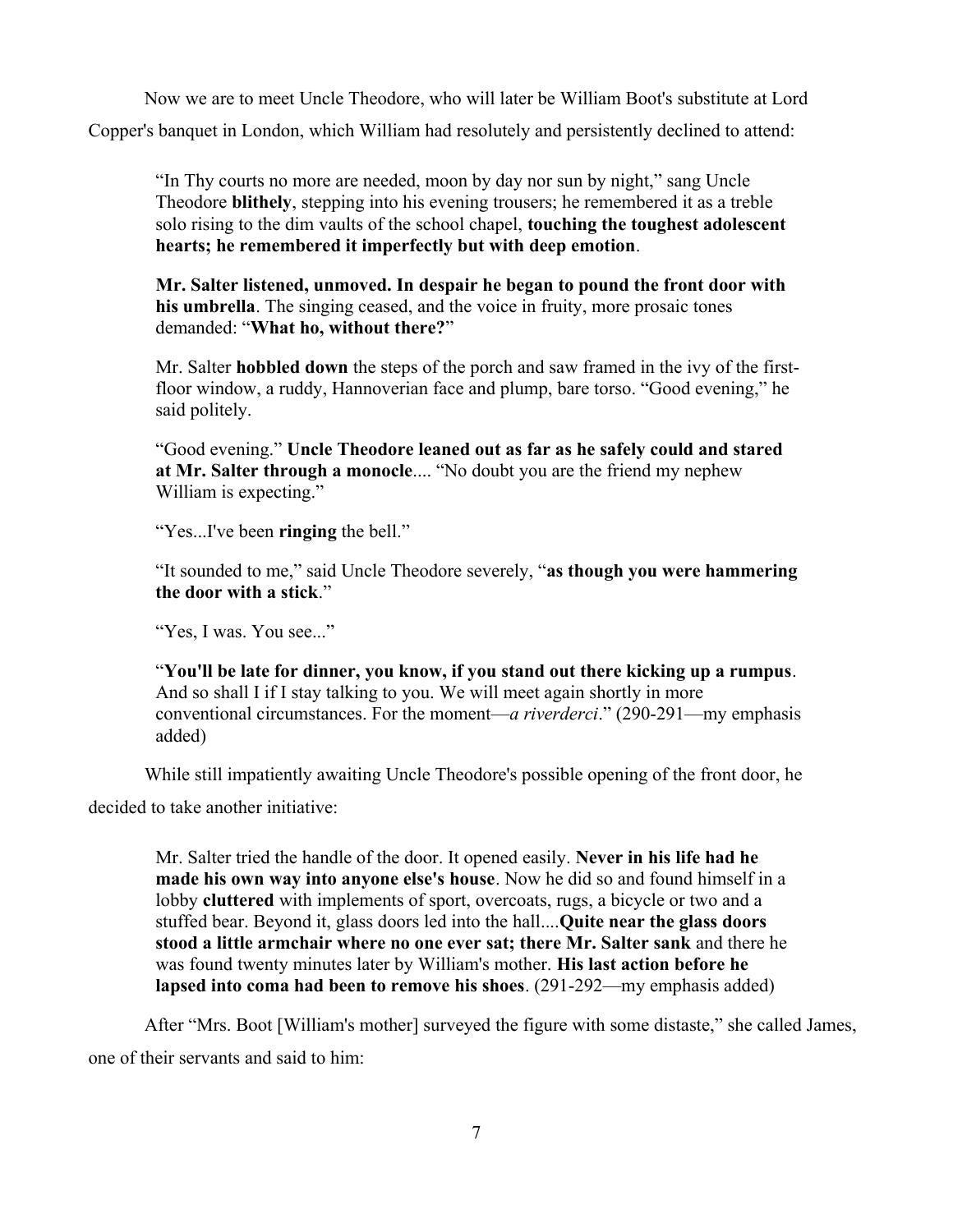"Mr. William's friend has arrived. I think perhaps he would like to wash."

"Very good madam."

Mr. Salter was not really asleep; **he had been aware, remotely and impersonally, of Mrs. Boot's scrutiny**; he was aware, now, of James' slow passing across the hall.

"Dinner will be in directly, sir. May I take you to your room?"

**For a moment Mr. Salter thought he would be unable ever to move again**; then, painfully, he rose to his feet. **He observed his discarded shoes; so did James**. Neither of them felt disposed to stoop; **each respected the other's feeling**; Mr. Salter **padded** upstairs beside the footman.

"I regret to say, sir, that your luggage is not yet available. Three of **the outside men** are **delving** for it at the moment." (292-293—my emphasis added)

Mr. Salter, despite his fatigue, also noticed, in this context, the nuances of the word "**delving**":

"Delving?"

"**Assiduously**, sir. It was **inundated** with slag at the time of the accident."

"Accident?"

"Yes, sir, there has been **a misadventure to the farm lorry** that was conveying it [your luggage] from the station; we attribute it to the driver's **inexperience**. He **overturned** the vehicle in the back drive [of Boot Magna]."

"Was he hurt?"

"Oh, yes, sir; **gravely**. Here is your room, sir." (293—my emphasis added)

In the diction and accented tones of James the servant's language, we can easily feel his pretentiousness, shallowness and indifference. (Waugh is again very artful in his implicitness.)

When Mr. Salter was first introduced to his bedroom, he unexpectedly heard a "low, bronchial growl [that] came from under the bed." (293) It was Anabel, the dog of Priscilla, William Boot's equestrian sister, whose usual and rather ornate bedroom Mr. Salter himself was now to be occupying- just for that night, however. Moreover, said James:

" Miss Priscilla hoped you would not object to taking charge of Anabel for the night, sir. She's getting an old dog and doesn't like to be moved . You'll find her perfectly quiet and good. **If she barks in the night, it is best to feed her**." (294—my emphasis added)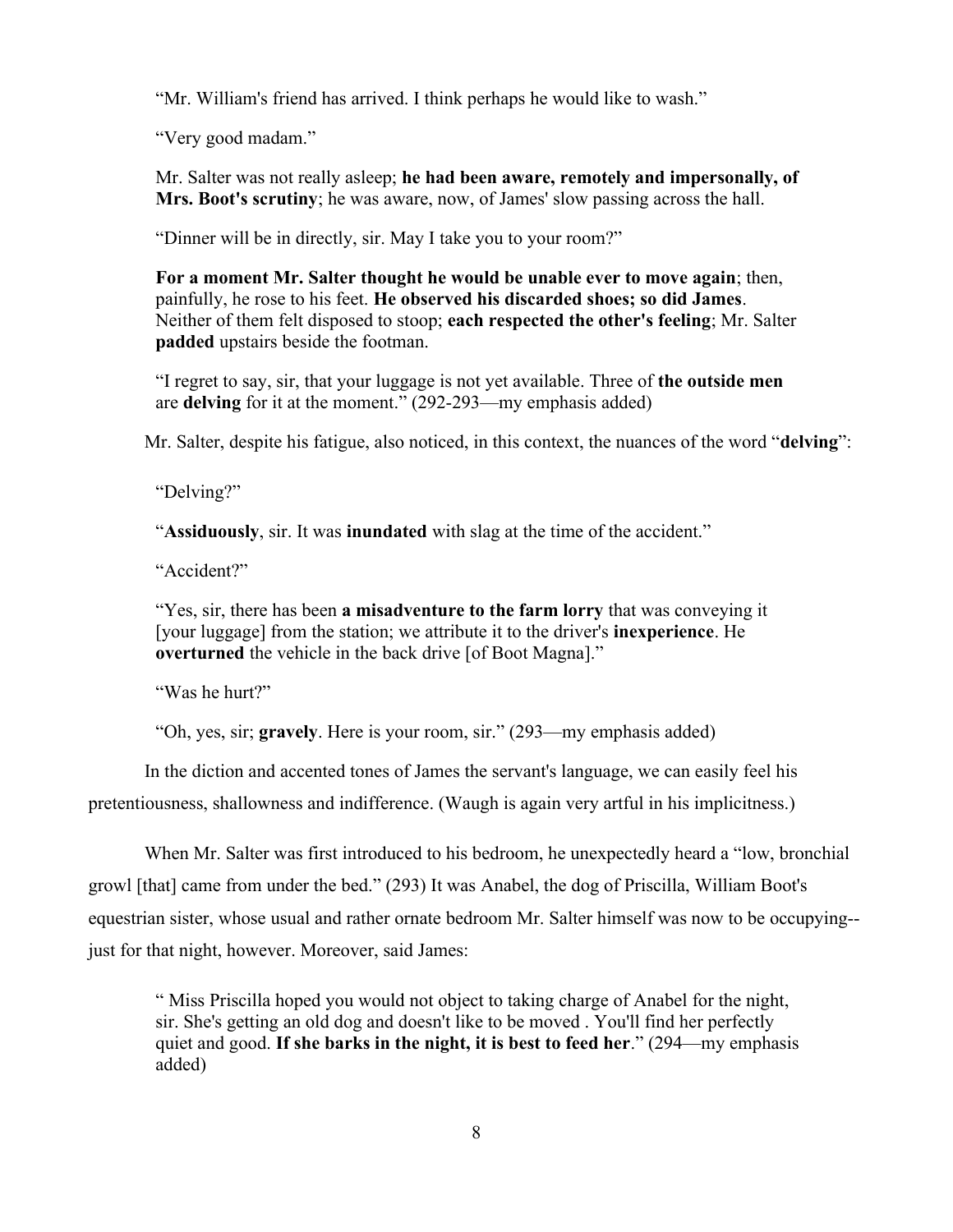Among other surprises, James returned to the bedroom at its partially opened door (because of its "long-standing" defective and broken latch) and he said: "I omitted to tell you, sir, the lavatory on this floor is out of order. The gentlemen use the one opening on the library." (294)

We cumulatively imagine how all of this affects Mr. Salter's spirit and resilience. And we are now to discover that, at the dinner meal, the Boot ladies and James will keep Mr. Salter entirely away from drinking any alcohol, even wine! For, they concluded from their observing of his wobbly step as he walked — outside on the path and inside the house itself — that he was already a little drunk! So they wanted to be protective of him!

It was not until Lady Trilby ["Aunt Anne"] entered the room [for dinner] that she expressed her **forebodings**.

"**The boys are late**," said Lady Trilby.

"Aunt Anne," said Mrs. Boot [William's mother] **gravely**. "William's friend has arrived in a *most peculiar condition*."

"I know. **I watched him** [Mr. Salter] **come up the drive. Reelin' all over the shop**."

## "**He let himself in** and went **straight off to sleep in the hall**."

"Best thing for him."

"You mean...You don't think he could have been...?"

"The man was squiffy," said Aunt Anne. "It was written all over him."

Nurse Granger uttered **a knowing cluck** of disapproval."....

"The boys will see to him."

"Here is [Uncle] Theodore. I will ask him at once. Theodore, William's friend from London has arrived and Aunt Anne and I very much fear he has taken too much."....

"Now that you mention it, I shouldn't be at all surprised. I talked to the fellow out of my window. **He was pounding the front door fit to knock it in**."

"What ought we to do?"....

Uncle Roderick joined them. "I say Rod, what d'you think? That journalist friend of William's — **sozzled**."

"Disgusting. Is he fit to come to dinner?"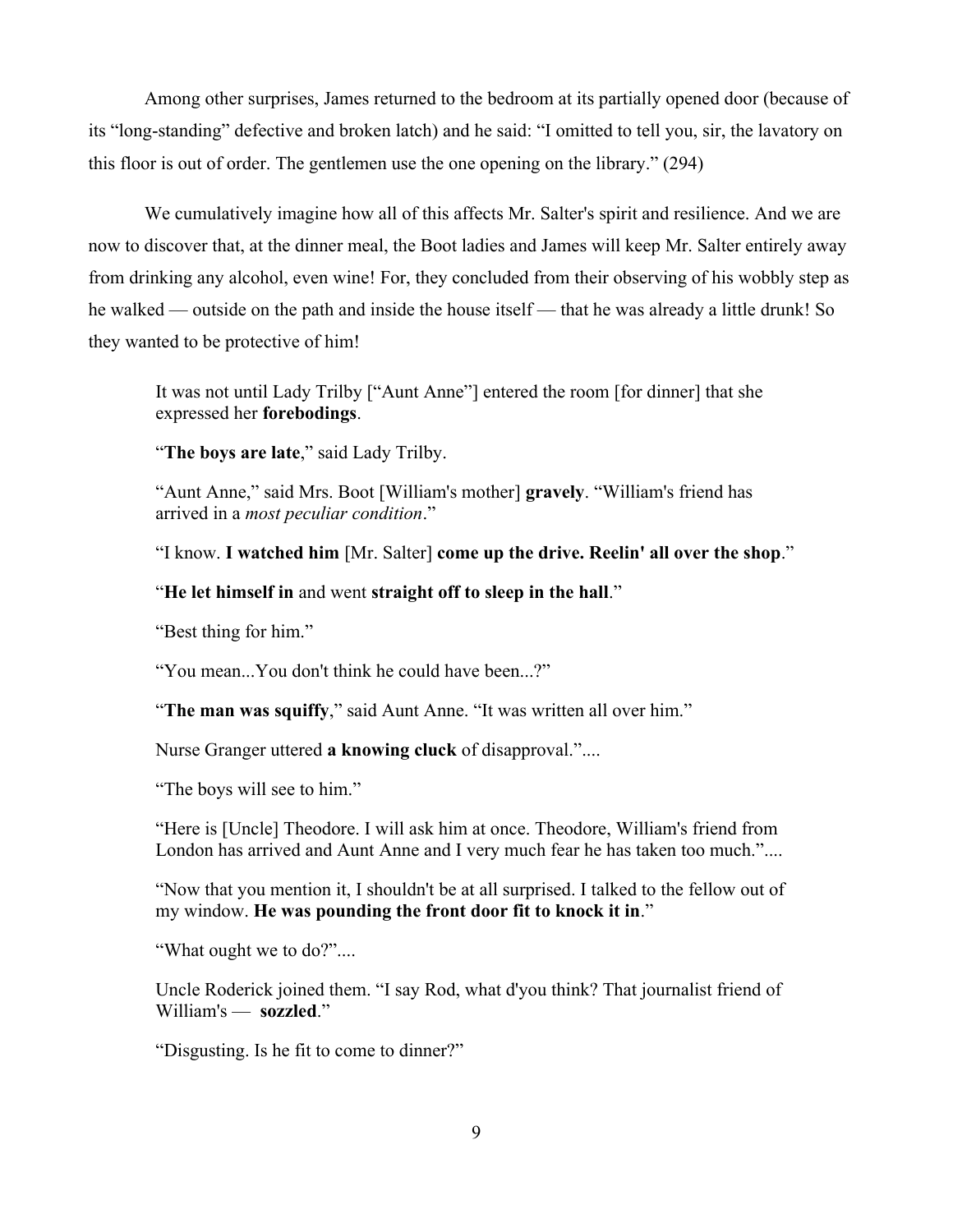"We'd better keep an eye on him to see he doesn't get any more."

"Yes. I'll tell James."

Uncle Bernard joined the family circle...."I'm nearly the last, I see....And I have something to tell you. I was sitting in the library not two minutes ago when a dirty little man came **prowling** in---**without any shoes on**."

"Was he tipsy?"

"I daresay...now you mention it, I think he was." (295-296—my emphasis added)

Afterwards we discover that William is still upstairs "playing dominoes with Nannie Bloggs. It was this custom of playing dominoes every evening which had prevented him from meeting Mr. Salter at the station." (297)

Now we see the visitor from London at the dinner table at last, and soon to be subtly denied any wine, and then to be offered only water:

Mr. Salter....sat between Mrs. Boot and Lady Trilby; never an exuberant man, he now felt subdued to extinction and took his place between the two formidable ladies; he might feel a little stronger, he hoped, after a glass of wine....

"Water, sir?" said a voice [James' voice] in Mr. Salter's ear.

"Well, I think perhaps I would sooner..."

William noticing a little shudder pass over his guest, leaned forward across the table. "I say, Salter, Haven't they given you anything to drink?"

"Well, as a matter of fact..."

"Mrs. Boot frowned at her son — a frown like a sudden spasm of pain. "Mr. Salter *prefers* water."...

"Both ladies addressed him.... "You're a great walker, Mr. Salter."..."It's quite a treat for you to get away from your work into the country."...**By the time that Mr. Salter had dealt civilly with these two misstatements, the subject of wine was closed**. (298—my emphasis added; italics in the original)

But, now that the drink was subtly "settled," what about the food and the table conversation?

Dinner was protracted for nearly an hour, but not because of any great profusion or variety of food....Mr. Salter found them [the dishes of food] correspondingly dull and unconscionably slow in coming. Conversation was general and intermittent.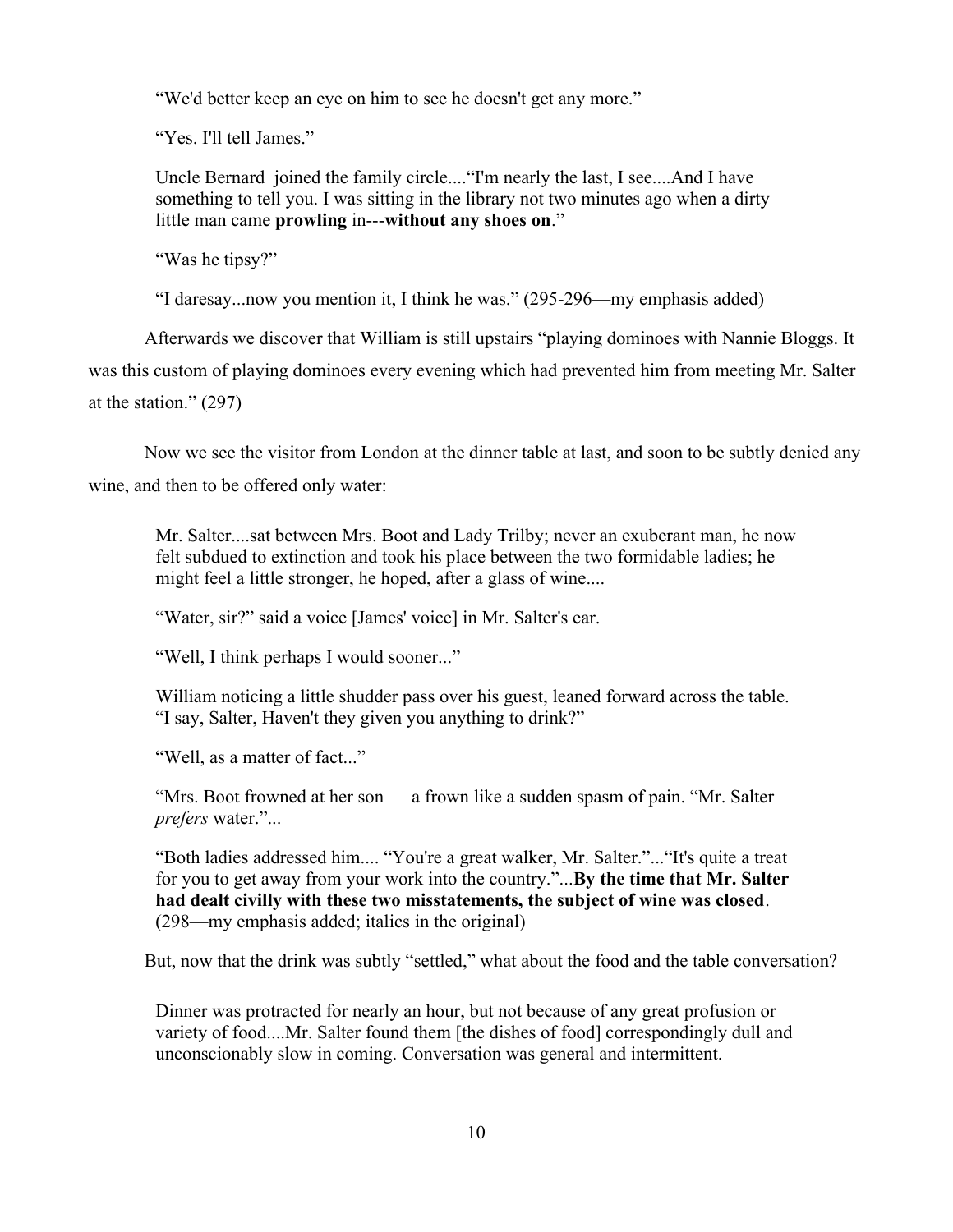### **Like Foreign News bulletins, Boot family tabletalk took the form of antithetical statement rather than of free discussion**. (299—my emphasis added)

Waugh then delightfully illustrates this "antithetical" conversation at the Boot table, and "[p]resently Mr. Salter got the hang of it" (309) and even joined in! For example:

"It is a long way from the station," he [Salter] ventured.

"You stopped on the way."

"Yes, to ask...I was lost."

"You stopped several times." (300)

After the meal was over, however, and the attendants dispersed variously, we finally see the kind and polite William and Mr. Salter together in private and in a personal conversation:

In the library William for the first time had the chance of apologizing for the neglect of his guest.

"Of course, of course. I quite understand that living where you do you are **naturally distracted**...I would not have intruded on you for the world. But it was a matter of first-rate importance—Lord Copper's personal wishes, you understand." (301-302)

The first thing Mr. Salter wanted to ascertain was that William was not going to leave the *Beast* and transfer to the *Brute*, the rival newspaper. "First, your contract with us. Boot," said Mr. Salter earnestly, "you won't desert the ship?" After his prompt promise not to go elsewhere, William signed a very generous "life contract" (302) allowing him thereby still to write for *Beast* his once regular columns "devoted to Nature, *Lush Places*," as they were "edited by William Boot, Countryman." (18)

Nonetheless, after signing the new contract, William was inflexible about "the question of the banquet" (302) designed to honor him in London. William irreformably declined to attend that banquet:

"Really, Boot, I can't understand you at all."

"Well," said William, "I should feel an ass."..."I've felt an ass for weeks. Ever since I went to London [from the countryside]. I've been treated like an ass."

"Yes," said Mr. Salter sadly. "That's what we are paid for."

"It's one thing to be an ass in Africa [in Ishmaelia]. But if I go to this banquet they may learn about it down here [embarrassingly, even out here in the Somerset countryside at Boot Magna!]....Nannie Bloggs and Nannie Price and everyone." (303)